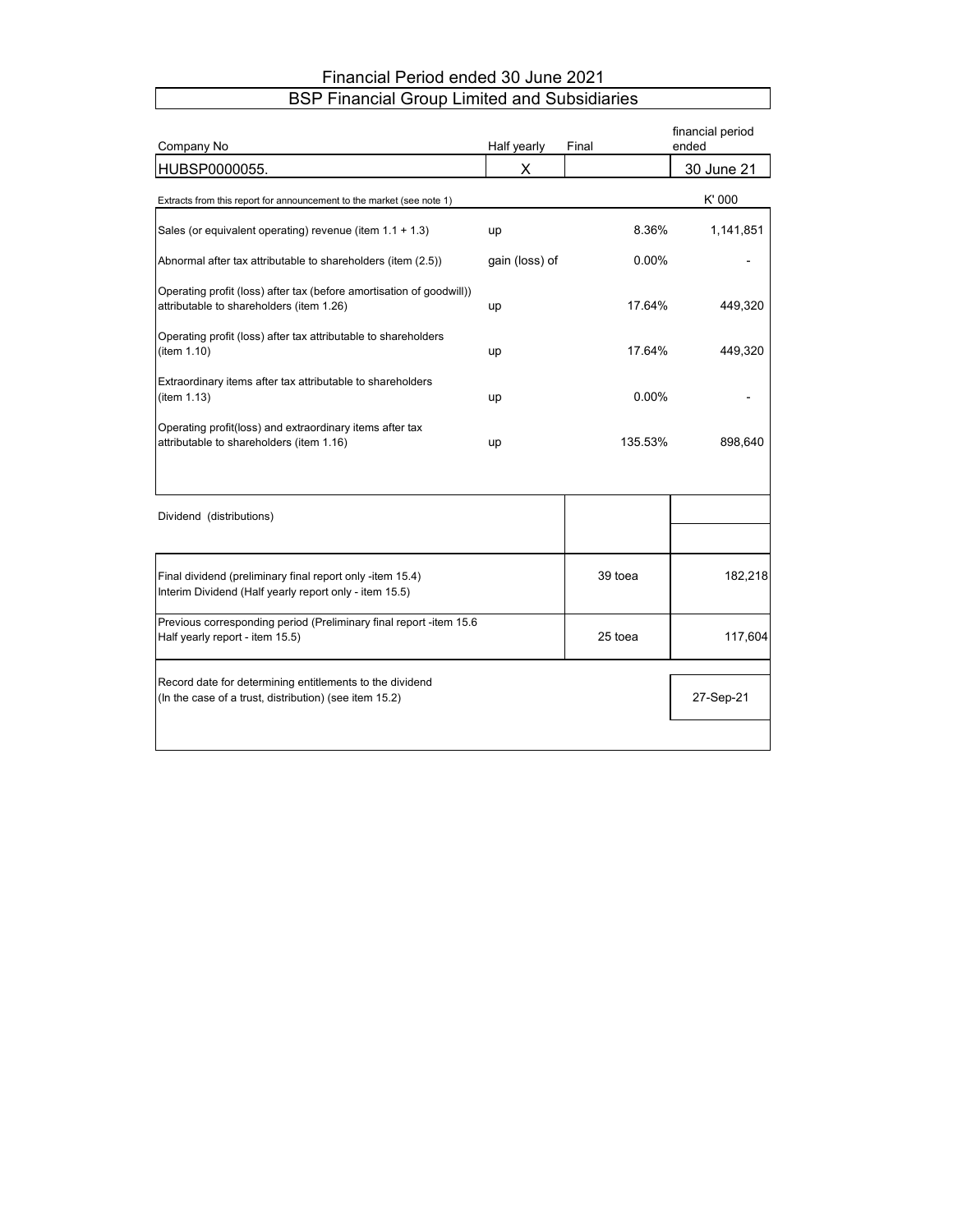|                                                                                                                                                                                                           | <b>Current Period K'</b><br>000 | Previous<br>Corresponding<br>period K' 000 |
|-----------------------------------------------------------------------------------------------------------------------------------------------------------------------------------------------------------|---------------------------------|--------------------------------------------|
|                                                                                                                                                                                                           |                                 |                                            |
| 1.1 Sales (or equivalent operating revenue)                                                                                                                                                               | 775,164                         | 710,374                                    |
| 1.2 Share of associates "net profit/(loss) attributable<br>to shareholders" (equal to item 16.7)                                                                                                          |                                 |                                            |
| 1.3 Other Revenue                                                                                                                                                                                         | 366,687                         | 343,372                                    |
| 1.4 Operating profit (loss) before abnormal items<br>and tax                                                                                                                                              | 639,306                         | 537,110                                    |
| 1.5 Abnormal items before tax (detail in item 2.5)                                                                                                                                                        |                                 |                                            |
| 1.6 Operating profit (loss) before tax (items 1.4 + 1.5                                                                                                                                                   | 639,306                         | 537,110                                    |
| 1.7 Less tax                                                                                                                                                                                              | 189,986                         | 155,170                                    |
| 1.8 Operating profit (loss) after tax but before outside<br>equity interest                                                                                                                               | 449,320                         | 381,940                                    |
| 1.9 Less outside equity Interest                                                                                                                                                                          |                                 |                                            |
| 1.10 Operating profit(loss) after tax attributable to<br>shareholders                                                                                                                                     | 449,320                         | 381,940                                    |
| 1.11 Extraordinary items after tax (detail in item 2.7)                                                                                                                                                   |                                 |                                            |
| 1.12 Less outside Equity Interest                                                                                                                                                                         |                                 |                                            |
| 1.13 Extraordinary items after tax attributable to<br>shareholders                                                                                                                                        |                                 |                                            |
| 1.14 Total Operating profit(loss) and extraordinary<br>items after tax (items $1.8 + 1.11$ )                                                                                                              | 449,320                         | 381,940                                    |
| 1.15 Operating profit (loss) and extraordinary items<br>after tax attributable to outside equity interest<br>(items 1.9 +1.12)                                                                            | 449,320                         | (394)                                      |
| 1.16 Operating profit (loss) and extraordinary items<br>after tax attributable to shareholders<br>(item 1.10+1.13)                                                                                        | 898,640                         | 381,546                                    |
| 1.17 Retained profits (accumulated losses) at<br>beginning of financial period                                                                                                                            | 2,622,249                       | 2,394,382                                  |
| 1.18 If change in accounting policy as set out in clause<br>11 of AASB 1018 Profit and loss accounts,<br>adjustments as required by that clause<br>(IFRS 9 provision adjustment to Investment Securities) |                                 |                                            |
| 1.19 Agrregate of amounts transferred from reserves                                                                                                                                                       |                                 |                                            |
| 1.20 Total available for appropriation (carried forward)                                                                                                                                                  | 3,520,889                       | 2,775,928                                  |
| 1.21 Dividend provided for or paid                                                                                                                                                                        | (493,070)                       | (451, 369)                                 |
| 1.22 Aggregate of amounts transferred to Reserves                                                                                                                                                         |                                 |                                            |
| 1.23 Retained profits (accumulated losses) at end<br>of financial period                                                                                                                                  | 3,027,819                       | 2,324,559                                  |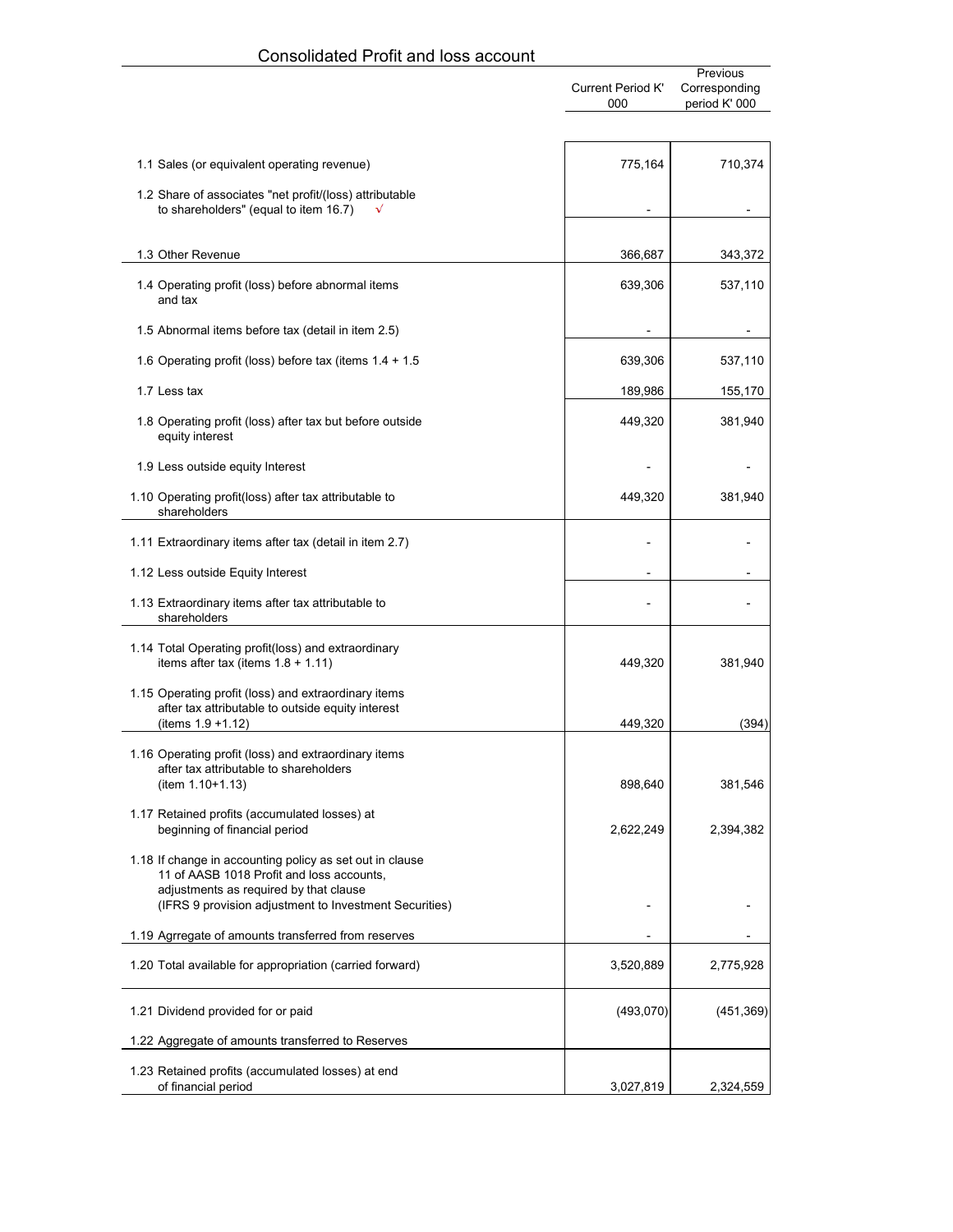| Profit restated to exclude amortisation of goodwill |  |  |  |
|-----------------------------------------------------|--|--|--|
|-----------------------------------------------------|--|--|--|

| 1.24 Operating profit(loss) after tax before outside<br>equity interests (items 1.8) and amortisation<br>of goodwill |  | 449.320        | 381.940                     |  |
|----------------------------------------------------------------------------------------------------------------------|--|----------------|-----------------------------|--|
| 1.25 Lessplus) outside equity interest                                                                               |  | $\blacksquare$ | $\overline{\phantom{0}}$    |  |
| 1.26 Operating profit(loss) after tax (before amortisation<br>of goodwill) attributable to shareholders              |  | 449.320        | 381.940                     |  |
| Intangible, abnormal and extra ordinary items                                                                        |  |                | Consolidated-current period |  |

|                                          | Before tax K'<br>000     | Related tax K' 000 000   | Related outside<br>equity interest K' | Amount (after<br>tax) attributable to<br>shareholders<br>K'000 |
|------------------------------------------|--------------------------|--------------------------|---------------------------------------|----------------------------------------------------------------|
| 2.1 Amortisation of goodwill             |                          |                          |                                       |                                                                |
| 2.2 Amortisation of other intangibles    | 14,023                   | 4,207                    |                                       | 9,816                                                          |
| 2.3 Total Amortisation of<br>Intangibles | 14,023                   | 4,207                    |                                       | 9,816                                                          |
| 2.4 Abnormal items                       |                          | $\overline{\phantom{a}}$ |                                       |                                                                |
| 2.5 Total abnormal items                 | $\overline{\phantom{0}}$ | $\overline{a}$           |                                       |                                                                |
| 2.6 Extraordinary items                  | $\blacksquare$           | $\overline{\phantom{a}}$ | $\overline{\phantom{a}}$              |                                                                |
| 2.7 Total extraordinary items            |                          |                          |                                       |                                                                |

| Comparision of half year profits                                                                                                                                   | Current year - K'<br>000 | <b>Previous year</b><br>K'000 |
|--------------------------------------------------------------------------------------------------------------------------------------------------------------------|--------------------------|-------------------------------|
| 3.1 Consolidated operating profit(loss) after tax attributable<br>to shareholders reported reported for the 1st half year<br>(item 1.10 in the half yearly report) | 449.320                  | 381.940                       |
| 3.2 Consolidated operating profit(loss) after tax attributable<br>to shareholders for the second half vear                                                         |                          |                               |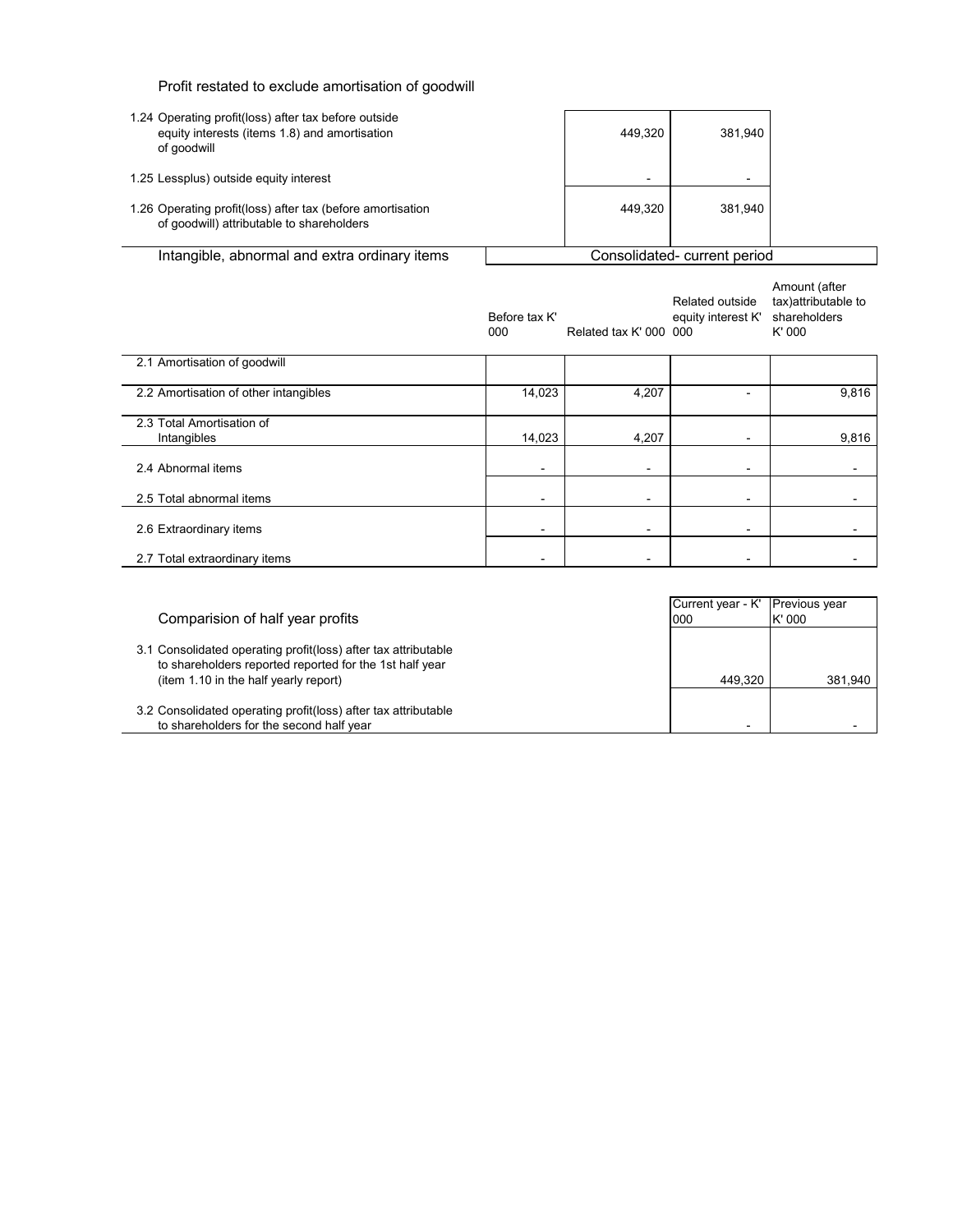# **Consolidated Balance Sheet**

|                                                                                        | At end of current period | As shown in last<br>annual report | As in last half<br>yearly report |
|----------------------------------------------------------------------------------------|--------------------------|-----------------------------------|----------------------------------|
|                                                                                        | K' 000                   | K' 000                            | K' 000                           |
| <b>Current Assets</b>                                                                  |                          |                                   |                                  |
| 4.1 Cash                                                                               | 3,996,489                | 4,084,656                         | 2,700,270                        |
| 4.2 Receivables                                                                        | 4,921,399                | 3,347,428                         | 6,854,279                        |
| 4.3 Investments                                                                        | 4,941,486                | 2,841,006                         | 2,675,896                        |
| 4.4 Inventories                                                                        |                          | 0                                 |                                  |
| 4.5 Other(provide details if material)                                                 | 564,126                  | 602,122                           | 600,914                          |
| 4.6 Total Current assets                                                               | 14,423,501               | 10,875,212                        | 12,831,359                       |
| <b>Non Current Assets</b>                                                              |                          |                                   |                                  |
| 4.7 Receivables                                                                        | 10,127,395               | 11,793,009                        | 7,713,329                        |
| 4.8 Investment in associates                                                           | 206,421                  | 202,546                           | 210,775                          |
| 4.9 other investments                                                                  | 2,744,638                | 3,242,225                         | 2,852,343                        |
| 4.10 Inventories                                                                       |                          |                                   |                                  |
| 4.11 Exploration and evaluation expenditure<br>capitalised (see para. 71 of AASB 1022) |                          |                                   |                                  |
| 4.12 Development properties (mining entities)                                          |                          |                                   |                                  |
| 4.13 Other property, plant and equipment (net)                                         | 904,820                  | 931,910                           | 907,991                          |
| 4.14 Intangibles (net)                                                                 | 232,913                  | 220,846                           | 194,250                          |
| 4.15 Other (Investment Properties)                                                     | 255,987                  | 257,690                           | 224,158                          |
| 4.16 Total Non current Assets                                                          | 14,472,173               | 16,648,225                        | 12,102,846                       |
| 4.17 Total Assets                                                                      | 28,895,674               | 27,523,437                        | 24,934,205                       |
| <b>Current Liabilities</b>                                                             |                          |                                   |                                  |
| 4.18 Accounts payables                                                                 | 22,531,405               | 21,020,057                        | 17,561,557                       |
| 4.19 Borrowings                                                                        |                          |                                   |                                  |
| 4.20 Provisions                                                                        | 217,452                  | 175,632                           | 192,276                          |
| 4.21 Other (provide details if material)                                               | 2,134,717                | 2,064,725                         | 1,980,514                        |
| 4.22 Total current liabilities                                                         | 24,883,573               | 23,260,414                        | 19,734,347                       |
| <b>Non Current Liabilities</b>                                                         |                          |                                   |                                  |
| 4.23 Accounts payable                                                                  | 565,506                  | 760,237                           | 2,085,170                        |
| 4.24 Borrowings (Promissory Notes)                                                     |                          |                                   |                                  |
| 4.25 Provisions                                                                        | 72,746                   | 69,181                            | 64,661                           |
| 4.26 Other (provide details if material)                                               |                          |                                   |                                  |
| 4.27 Total non- current liabilities                                                    | 638,252                  | 829,418                           | 2,149,831                        |
| 4.28 Total Liabilities                                                                 | 25,521,825               | 24,089,832                        | 21,884,178                       |
| 4.29 Net Assets                                                                        | 3,373,849                | 3,433,605                         | 3,050,027                        |
|                                                                                        |                          |                                   |                                  |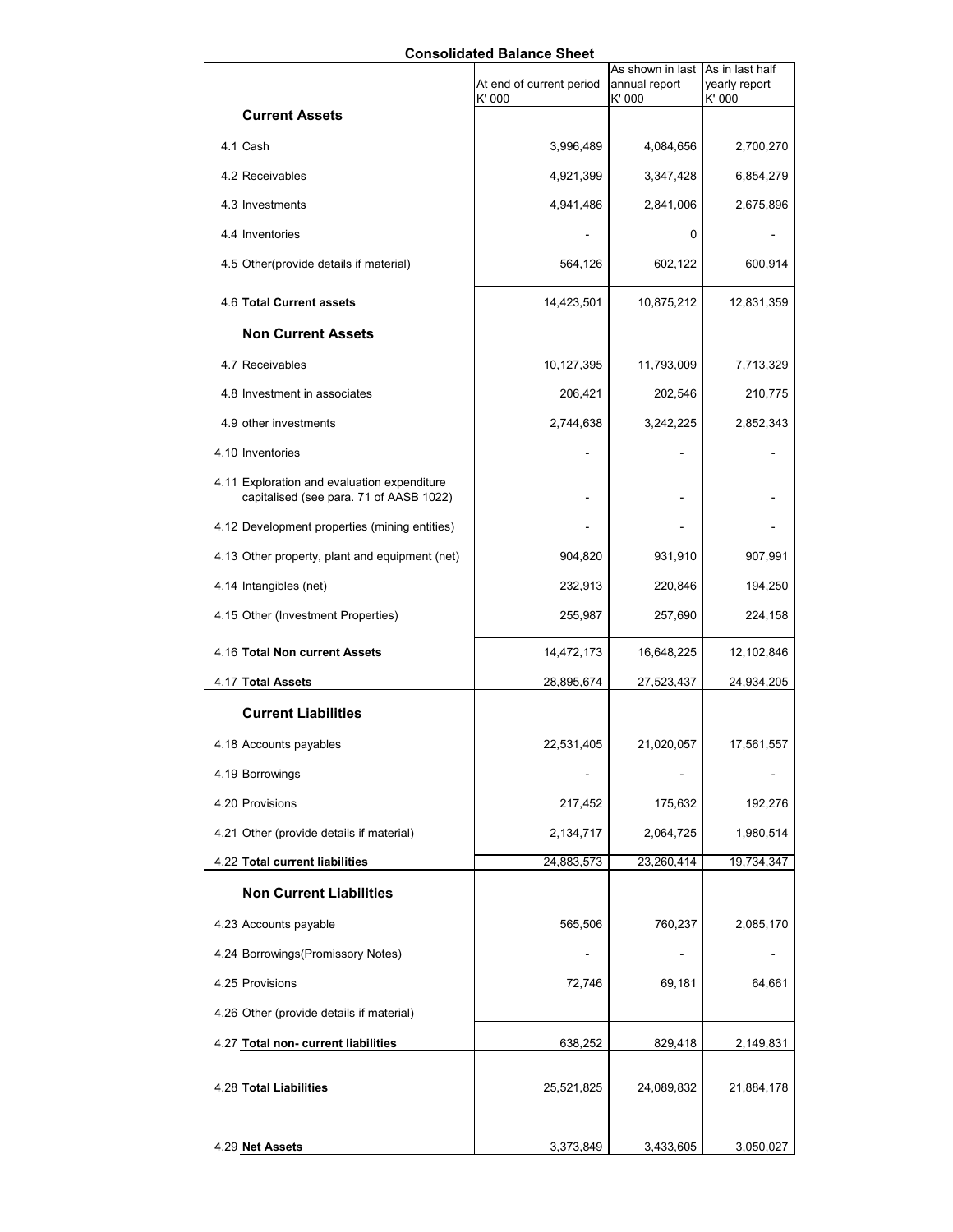# **Consolidated Balance Sheet (continued)]**

|                                                                  | At end of current period<br>K' 000 | As shown in last As in last half<br>annual report<br>K' 000 | yearly report<br>K' 000 |
|------------------------------------------------------------------|------------------------------------|-------------------------------------------------------------|-------------------------|
| <b>Equity</b>                                                    |                                    |                                                             |                         |
| 4.30 Capital                                                     | 372,147                            | 372,189                                                     | 372,262                 |
| 4.31 Reserves                                                    | 422,552                            | 438,516                                                     | 348,984                 |
| 4.32 Retained Profits (accumulated losses)                       | 3,027,819                          | 2,622,249                                                   | 2,324,559               |
| 4.33 Equity attributable to shareholders of the<br>parent entity | 3,822,518                          | 3,432,954                                                   | 3,045,805               |
| 4.34 Outside equity to shareholders of the<br>parent entity      | 651                                | 651                                                         | 4,222                   |
| 4.35 Total equity                                                | 3,823,169                          | 3,433,605                                                   | 3,050,027               |
| 4.36 Preference Capital included as part<br>of 4.33              |                                    |                                                             |                         |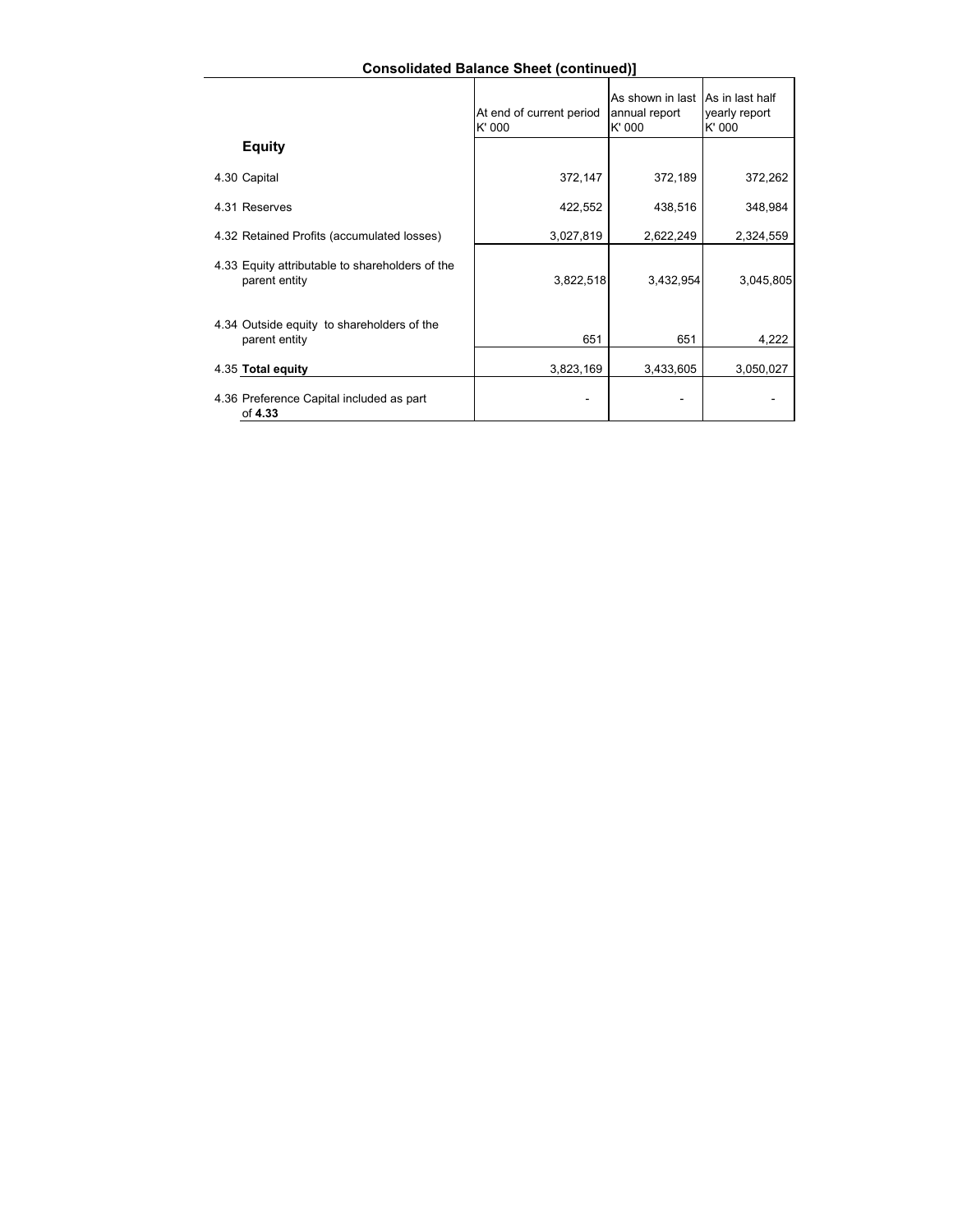# **Exploration and evaluation expenditure capitalised**

*To be completed only by entities with mining interest if amounts are material. Include all expenditure incurred regardless of whether written off directly against profit*

|                       | Previous      |
|-----------------------|---------------|
| <b>Current Period</b> | Corresponding |
| K' 000                | period K' 000 |
|                       |               |
|                       |               |
|                       |               |
|                       |               |
|                       |               |
|                       |               |
|                       |               |
|                       |               |
|                       |               |
|                       |               |
|                       |               |
|                       |               |

## **Development properties**

*To be completed only by entities with mining interest if amounts are material*

|                                 | Previous                       |
|---------------------------------|--------------------------------|
| <b>Current Period</b><br>K' 000 | Corresponding<br>period K' 000 |
|                                 |                                |
|                                 |                                |
|                                 |                                |
|                                 |                                |
|                                 |                                |
|                                 |                                |
|                                 |                                |
|                                 |                                |
|                                 |                                |

- 6.1 Opening Balance
- 6.2 Expenditure incurred during current period
- 6.3 Expenditure transferred from exploration and evaluation
- 6.4 Expenditure written off during current period
- 6.5 Acquisition, disposals, revaluation, increments, etc
- 6.6 Expenditure transferred to mine properties
- 6.7 **Closing balance as shown in the consolidated balance sheet (item 4.12)**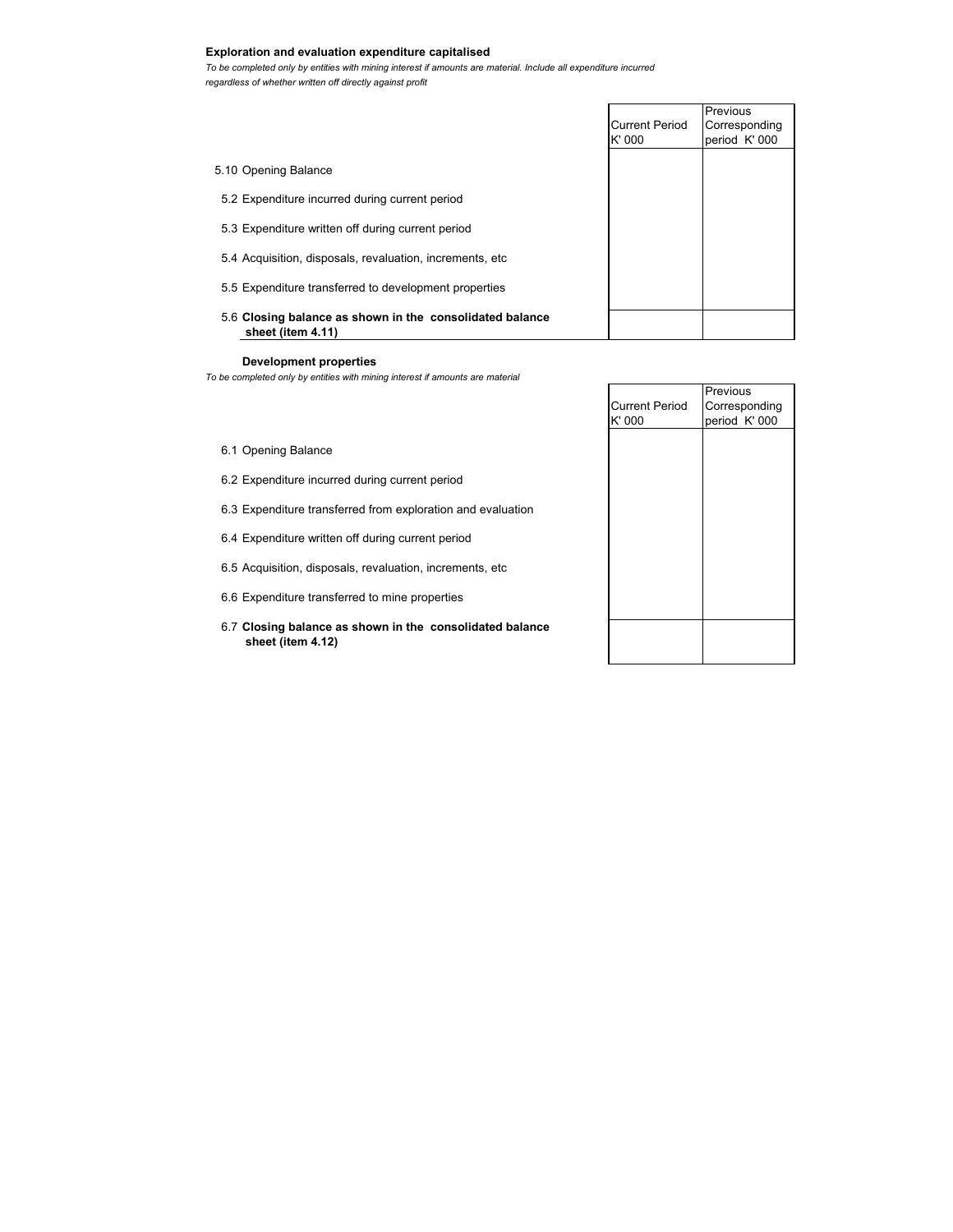| <b>Consolidated Statement of Cash Flows</b>                                   | <b>Current Period</b><br>K' 000 | Previous<br>Corresponding<br>period K' 000 |
|-------------------------------------------------------------------------------|---------------------------------|--------------------------------------------|
| Cash Flows related to operating activities                                    |                                 |                                            |
| 7.1 Receipts from customers                                                   | 1,149,212                       | 1,107,069                                  |
| 7.2 Payments to suppliers and employees                                       | (315, 736)                      | (364, 853)                                 |
| 7.3 Dividends received from associates                                        |                                 |                                            |
| 7.4 Other Dividends received                                                  |                                 |                                            |
| 7.5 Interest and other items of similar nature received                       |                                 |                                            |
| 7.6 Interest and other finance paid                                           | (63, 333)                       | (86, 210)                                  |
| 7.7 Income taxes paid                                                         | (150, 762)                      | (152, 293)                                 |
| Other (due largely to movement in customer deposits, loans &<br>7.8 advances) | 1,566,649                       | 547,630                                    |
| 7.9 Net Operating cash flows                                                  | 2,186,030                       | 1,051,343                                  |
| Cash flows related to investing activities                                    |                                 |                                            |
| 7.10 Payment of purchase of property, plant and equipment                     | (68, 293)                       | (60, 561)                                  |
| 7.11 Proceeds from sale of property, plant and equipment                      | 1,787                           | 326                                        |
| 7.12 Payment for purchases of equity investments                              |                                 |                                            |
| 7.13 Movement in share trading activities                                     |                                 |                                            |
| 7.14 Proceeds / (Payment) for other investments                               |                                 |                                            |
| 7.15 Loans repaid by other entities                                           |                                 |                                            |
| 7.16 Other (Government & central Bank Securities)                             | (1,614,556)                     | (947, 633)                                 |
| 7.17 Net Investing cash flows                                                 | (1,681,062)                     | (1,007,868)                                |
| Cash flows related to financing activities                                    |                                 |                                            |
| 7.18 Share buyback                                                            | (42)                            | (48)                                       |
| 7.19 Client management trust                                                  |                                 |                                            |
| 7.20 Repayment of borrowings                                                  |                                 |                                            |
| 7.21 Dividend paid                                                            | (493, 070)                      | (451, 369)                                 |
| 7.22 Other (provide details if material)                                      | (4,145)                         | 203,252                                    |
| 7.23 Net financing cash flows                                                 | (497, 257)                      | (248,165)                                  |
| 7.24 Net Increase (decrease) in cash held                                     | 7,711                           | (204, 690)                                 |
| 7.25 Cash at beginning of period (see reconciliation of cash)                 | 3,958,386                       | 2,755,102                                  |
| 7.26 Exchange rate adjustment to item 7.25                                    | (36,229)                        | 2,774                                      |
| 7.27 Cash at end of period(see reconciliation of cash)                        | 3,929,868                       | 2,553,186                                  |

#### **Non-cash financing and investing activities**

*Details of financing and investing transactions which have had a material effect on consolidated assets and liabilities but did not involve cash flows. If an amount is qualified, show comparative amount.*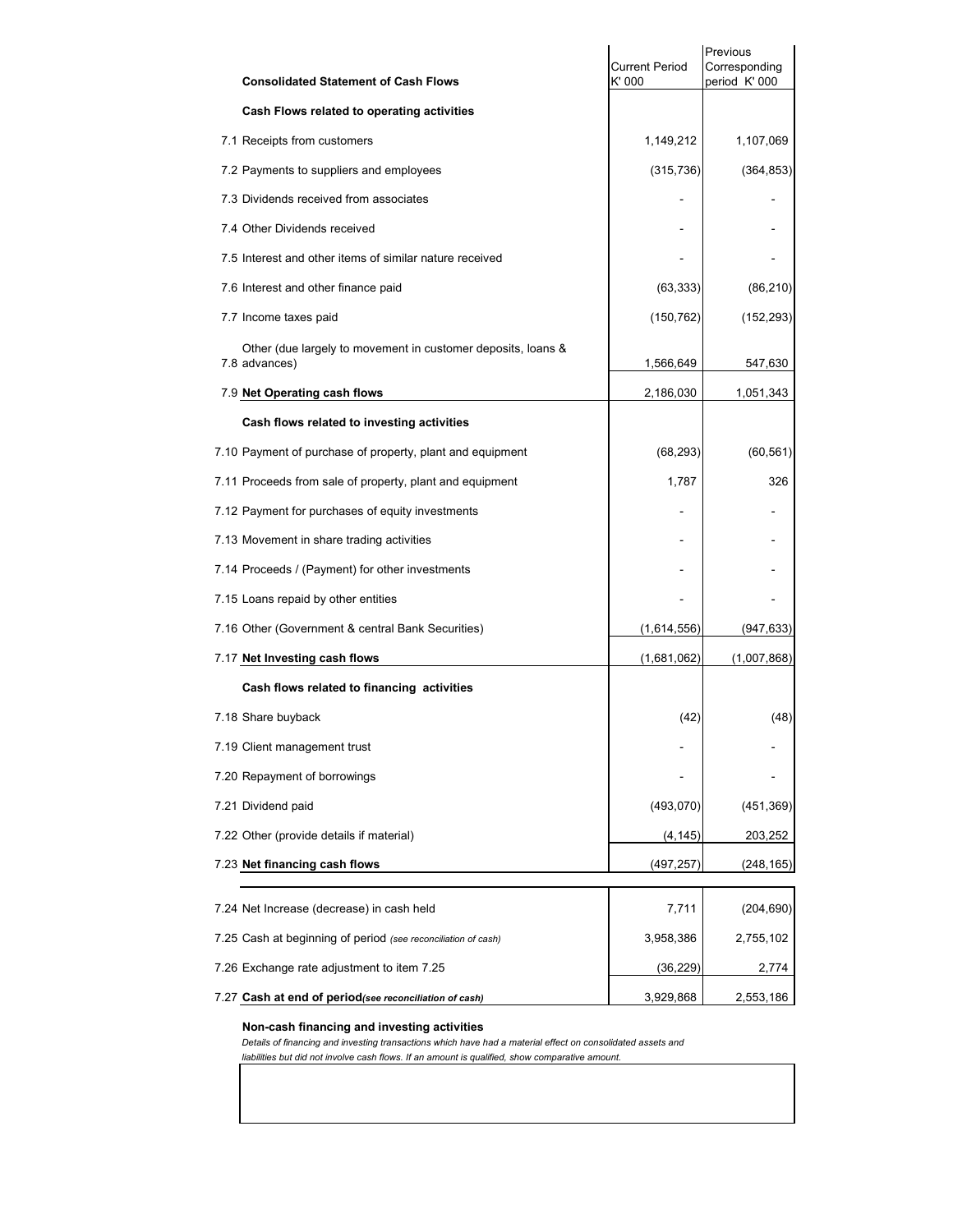# **Reconciliation of cash**

| Reconciliation of cash at the end of the period (as<br>shown in the consolidated statement of cash flows) to<br>the related items in the accounts is as follows.                     | Current Period<br>K' 000 | Previous<br>Corresponding<br>period K' 000 |
|--------------------------------------------------------------------------------------------------------------------------------------------------------------------------------------|--------------------------|--------------------------------------------|
| 8.1 Cash on hand and at Bank                                                                                                                                                         | 2,824,350                | 1,575,216                                  |
| 8.2 Deposits at call- From other Banks                                                                                                                                               | 1,172,139                | 1,125,054                                  |
| 8.3 Bank Overdraft                                                                                                                                                                   |                          |                                            |
| 8.4 Other (provide details) - Due to other banks                                                                                                                                     | (66, 621)                | (147,084)                                  |
| 8.5 Total cash at end of period(items 7.27)                                                                                                                                          | 3,929,868                | 2,553,186                                  |
|                                                                                                                                                                                      |                          |                                            |
| <b>Ratios</b>                                                                                                                                                                        | <b>Current Period</b>    | Previous<br>Corresponding<br>period K' 000 |
| Profit before abnormal and tax sales                                                                                                                                                 |                          |                                            |
| 9.1 Consolidated operating profit (loss) before abnormal items<br>and tax (item 1.4) as a percentage of sales revenue (item 1.1 & 1.3)                                               | 55.99%                   | 50.97%                                     |
| 9.2 Consolidated operating profit (loss) after tax attributable<br>to shareholders (item 1.10) as a percentage of equity<br>(similarly attributable) at the end of period(item 4.33) | 11.75%                   | 12.54%                                     |

|                                                                                                                                 |                       | Previous      |
|---------------------------------------------------------------------------------------------------------------------------------|-----------------------|---------------|
|                                                                                                                                 |                       | Corresponding |
| Earnings per share (EPS)                                                                                                        | <b>Current Period</b> | period K' 000 |
| 10.1 Calculation of the following in accordance with<br>AASB 1027: Earnings per share                                           |                       |               |
| (a) Basic EPS                                                                                                                   | K0.962                | K0.817        |
| (b) Diluted EPS (if material differently from (a)                                                                               | n/a                   | n/a           |
| (c) Weighted average number of ordinary shares (K'000) outstanding<br>during the period used in the calculated of the basic EPS | 467,227               | 467,237       |
| NTA backing (see note 7)                                                                                                        |                       |               |
| 11.1 Net tangible asset backing per ordinary security                                                                           | 6.723                 | 6.112         |

٦

**Details of specific receipts/outlays,revenues/expenses**

|                                                                                                                              |                       | Previous      |
|------------------------------------------------------------------------------------------------------------------------------|-----------------------|---------------|
|                                                                                                                              | <b>Current Period</b> | Corresponding |
|                                                                                                                              | $K'$ 000              | period K' 000 |
|                                                                                                                              |                       |               |
| 12.1 Interest revenue included in determining item 1.1                                                                       | 832,158               | 786,429       |
| 12.2 Interest revenue included in <b>item 12.1</b> but not yet                                                               |                       |               |
| received (if material)                                                                                                       | 179,780               | 123,799       |
|                                                                                                                              |                       |               |
| 12.3 Interest expense included in <b>item 1.4</b> (include all forms                                                         |                       |               |
| of interest, lease finance charges, etc)                                                                                     | 56,994                | 76,055        |
|                                                                                                                              |                       |               |
| 12.4 Interest costs excluded from <b>item 12.3</b> and capitalised in<br>asset values (if material)                          |                       |               |
|                                                                                                                              |                       |               |
| 12.5 Outlays (except those arising from the acquisition of an<br>existing business) capitalised in intangibles (if material) |                       |               |
|                                                                                                                              |                       |               |
| 12.6 Depreciation and amortisation (excluding amortisation<br>of intangibles)                                                | 53,586                | 48,357        |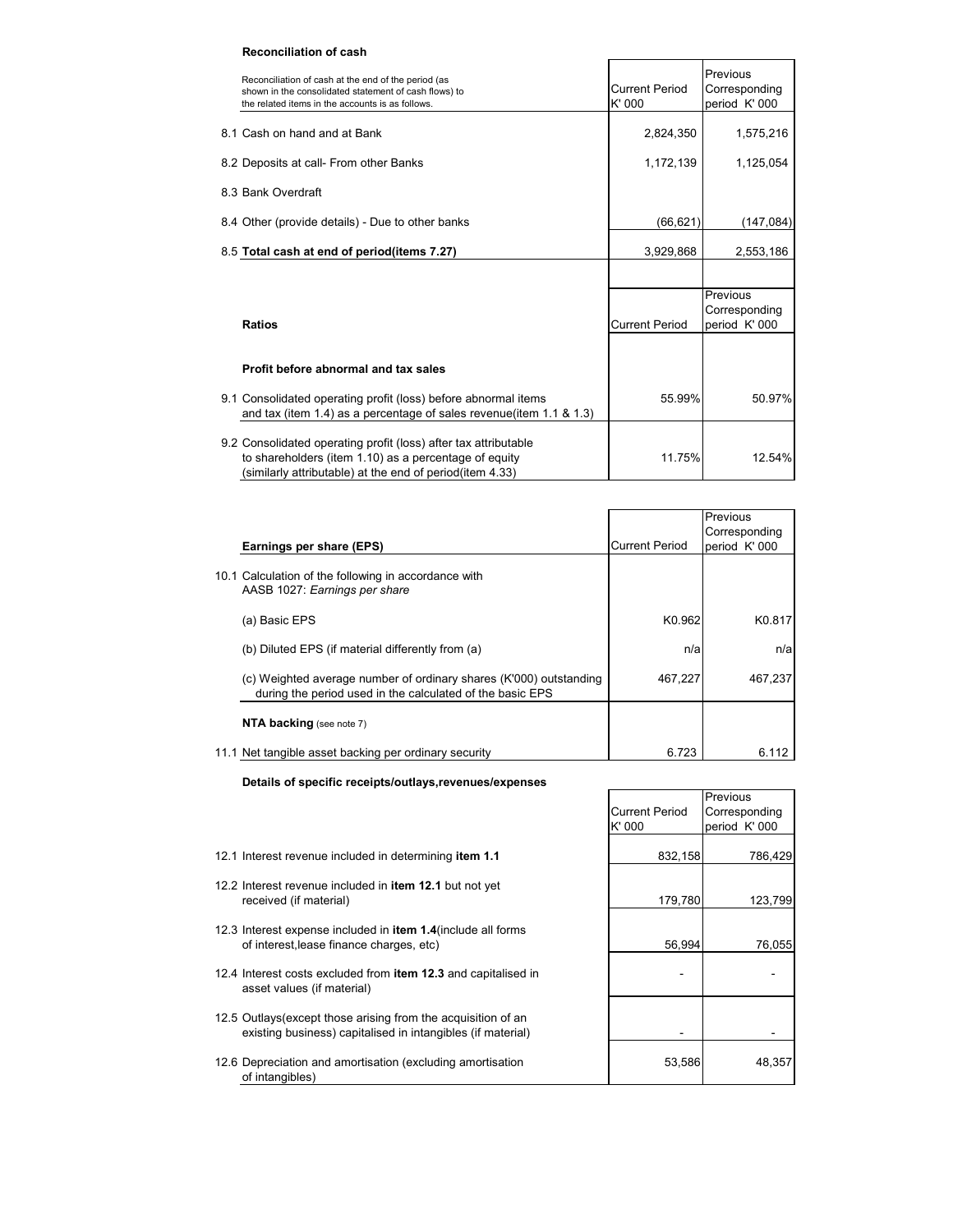|  | Control gained over entities having material effect<br>see note 8                                                                                                                           |     |      |
|--|---------------------------------------------------------------------------------------------------------------------------------------------------------------------------------------------|-----|------|
|  | 13.1 Name of entity (or group entities)                                                                                                                                                     | nil |      |
|  | 13.2 Consolidated operating profit(loss) and extraordinary items<br>after tax of the entity(or group of entities) since the date in<br>the current period on which control was acquired     |     | Inil |
|  | 13.3 Date from which such profit was calculated                                                                                                                                             |     |      |
|  | 13.4 Operating profit(loss) and extraordinary items after tax of the<br>entity (or group of entities) for the whole of the corresponding<br>period                                          |     | nil  |
|  | (item 1.13)<br>Loss of control of entities having material effect                                                                                                                           |     |      |
|  | 14.1 Name of Entity (or group of entity                                                                                                                                                     | nil |      |
|  |                                                                                                                                                                                             |     |      |
|  | 14.2 Consolidated operating profit(loss) and extraordinary items<br>after tax of the entity(or group of entities) for<br>the current period to the date of loss of control                  |     | nil  |
|  | 14.3 Date to which the profit(loss) in item 14.2 has been calculated                                                                                                                        |     |      |
|  | 14.4 Consolidated operating profit(loss) and extraordinary items<br>after tax of the entity(or group of entities) while controlled<br>during the whole of the previous corresponding period |     | Inil |
|  |                                                                                                                                                                                             |     |      |

14.5 contribution to consolidated operating profit(loss) and extraordinary items from sale of interest leading to loss nill all the straordinary items from sale of interest leading to loss of control

**Reports for industry and geographical segments**

## **Segments**

The BSP Financial Group Limited and its subsidiaries operates in the following segments - provision of banking services, stock broking services,fund management and insurance business throughout the pacific region.

| <b>Operating Revenue</b>                          |            |            |
|---------------------------------------------------|------------|------------|
| Sales to customers outside the economic entity    | 1,141,851  | 1,053,746  |
| Inter-segment sales                               |            |            |
| Unallocated revenue                               |            |            |
| <b>Total Revenue</b>                              | 1,141,851  | 1,053,746  |
| Segment result (including abnormal items where    | 449.320    | 381,940    |
| Unallocated expenses                              |            |            |
| Consolidated operating profit before tax (equal t | 449.320    | 381.940    |
|                                                   |            |            |
| Segment assets                                    | 28,895,674 | 24,934,205 |
| Unallocated assets                                |            |            |
| Total assets (equal to item 4.17)                 | 28,895,674 | 24,934,205 |
|                                                   |            |            |

## **Dividends (in the case of a trust, distribution)**

| 15.1 Date the dividend (distribution) is payable                                                                                                  | 18-Oct-21        |
|---------------------------------------------------------------------------------------------------------------------------------------------------|------------------|
| 15.2 Record date to determine entitlements to the dividends<br>(distrbution) (ie, on the basis of registrable transfers<br>received up to 5.00 pm | 27-Sep-21        |
| 15.3 If it is a final dividend, has it been declared?<br>preliminary report only - Special dividend                                               | Interim dividend |

| 18-Oct-21        |  |
|------------------|--|
| 27-Sep-21        |  |
| Interim dividend |  |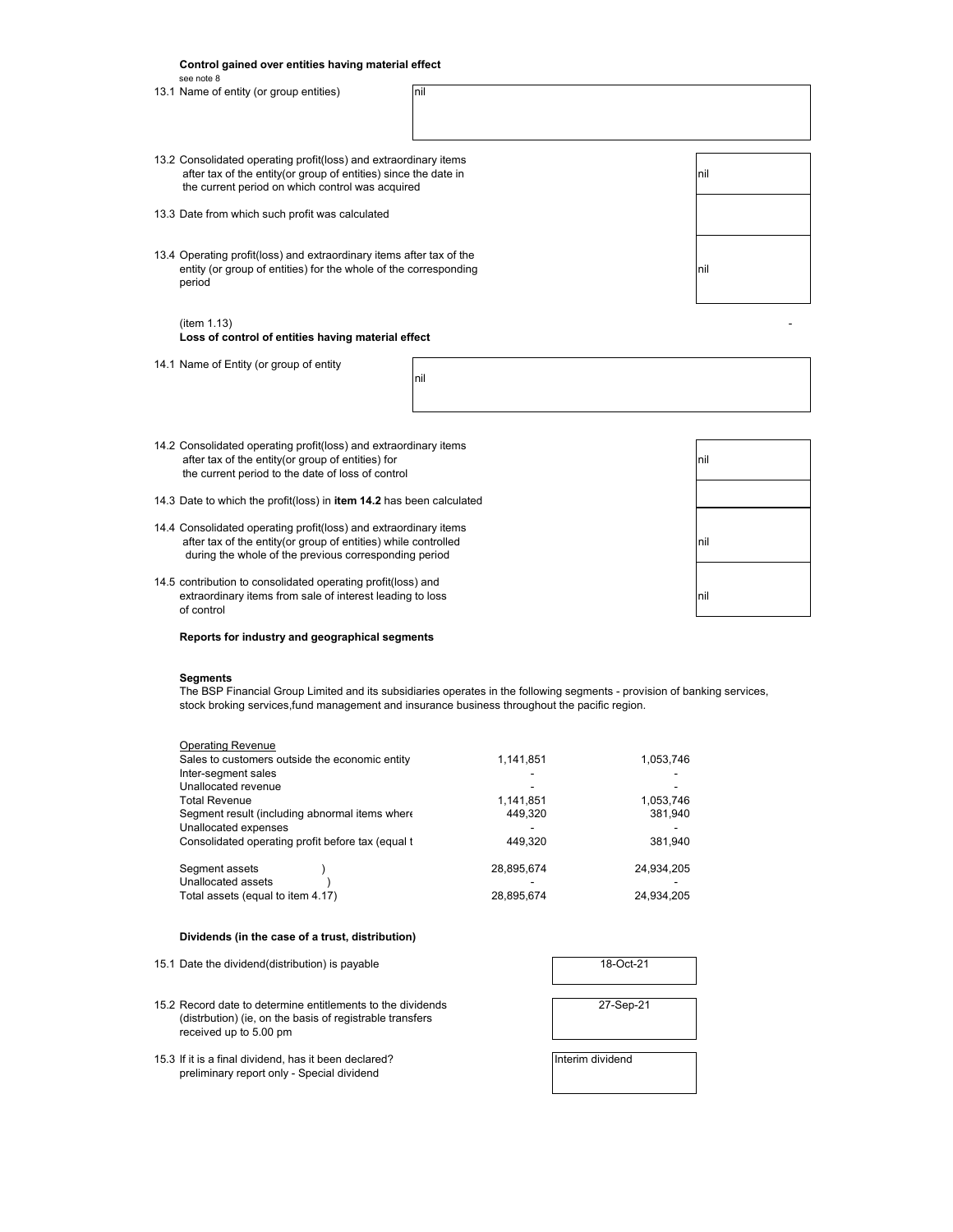**Amount per security**

| (Preliminary final report)<br>15.4 Final Dividend:<br>Current year: |
|---------------------------------------------------------------------|
|                                                                     |
|                                                                     |
| 15.5<br>Previous year                                               |
| Half yearly and preliminary final reports                           |
| 15.6 Interim Dividend:<br>182,218<br>39 toea<br>Current year        |
|                                                                     |
| 15.7<br>117,604<br>Previous year<br>25 toea                         |

**Total dividend (distribution) per security (interim plus final)** (*preliminary final report only* )

|                       | Current year | <b>Previous year</b> |
|-----------------------|--------------|----------------------|
| Ordinary securities   |              |                      |
| Preference securities |              |                      |

**Half yearly report- interim dividend(distribution) on all securities or Preliminary final report- final dividend(distribution) on all securities**

| K'000 K'000<br>Current year                     |  |
|-------------------------------------------------|--|
|                                                 |  |
|                                                 |  |
| 182,218<br>15.10 Ordinary Securities<br>117,604 |  |
|                                                 |  |
| 15.11 Preference securities<br>-                |  |
|                                                 |  |
|                                                 |  |
| 182,218<br>15.12 Total<br>117,604               |  |

The dividend or distribution plans shown below are in operation

N/A

 $15.8$  $15.9$ 

> The last date(s) for receipt of election notices N/A for the dividend or distribution plans

Any other disclosures in relation to dividends (distributions) PNG domiciled investors who migrate their shares to the ASX receive dividends in Kina. Should a PNG domiciled shareholder move their shareholding to the Australian share register together with a transfer to an Australian‐based fund manager, or custodian (on the basis that the shareholding will still be under the control of the PNG resident shareholder), dividends would continue to be made in Kina. Offshore investors with BFL shares on the ASX will receive dividends in AUD.

**Details of aggregate share of profits (losses) of associates**

|                                                    | Current period | Previous corresponding |
|----------------------------------------------------|----------------|------------------------|
| Entity share of associates                         | K'000          | K'000<br>period        |
|                                                    |                |                        |
| 16.1 Operating profit(loss) before income tax      |                |                        |
| 16.2 Income tax expense                            |                |                        |
| 16.3 Operating profit(loss) after income tax       |                |                        |
| 16.4 Extraordinary items net of tax                | -              |                        |
| 16.5 Net profit(loss)                              |                |                        |
| 16.6 Outside equity interest                       |                |                        |
| 16.7 Net profit(loss) attributable to shareholders |                |                        |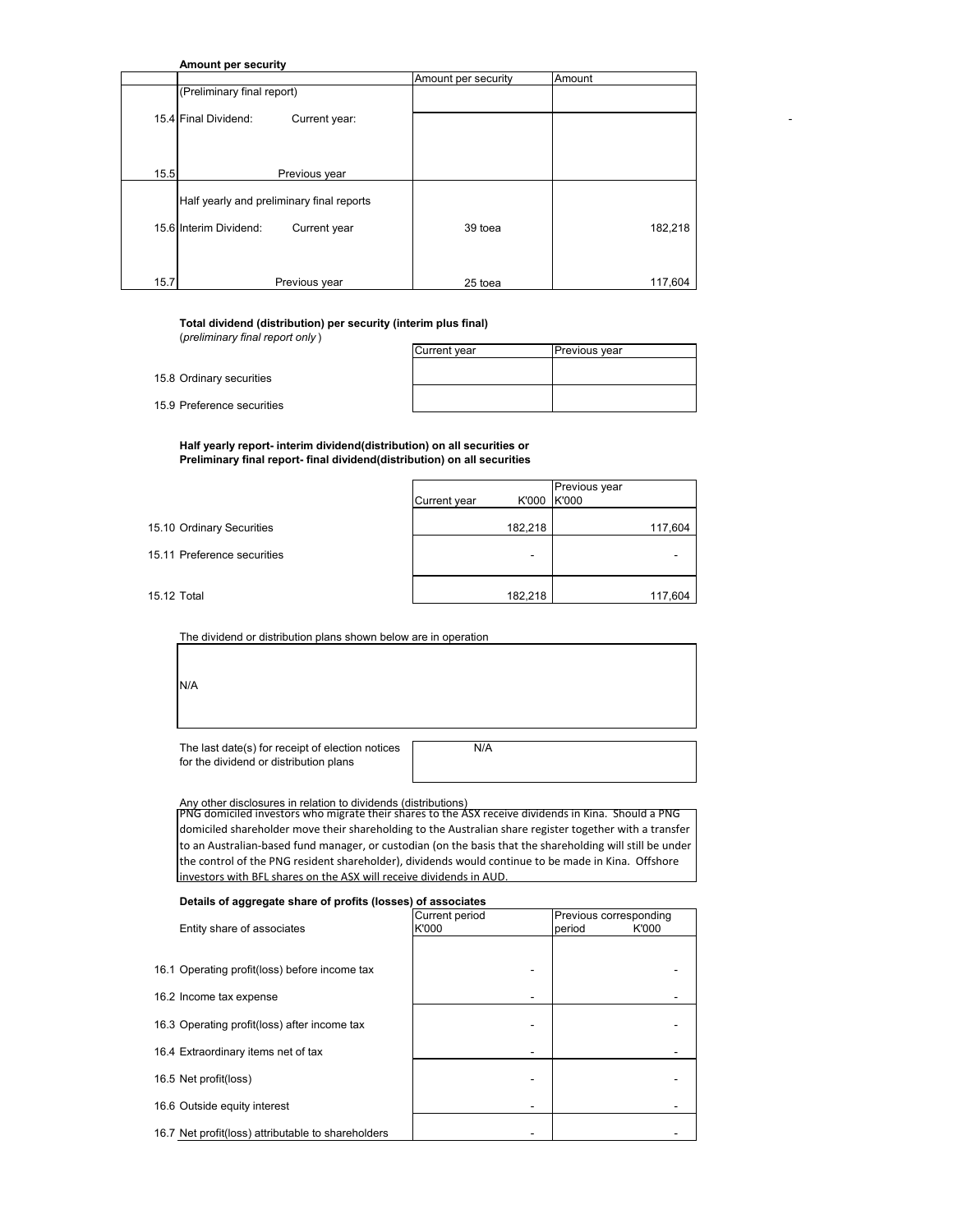# **Material interest in entities which are not controlled entities**

The BSP Financial Group Limited has no material interest(s) in any other entity.

| <b>Name of Entity</b>                                                                                                                        | Percentage of ownership interest held at end of period<br>or date of disposal |                                                | Contribution to operating profit(loss)<br>and extraordinary items after<br>tax(item 1.14) |                                               |
|----------------------------------------------------------------------------------------------------------------------------------------------|-------------------------------------------------------------------------------|------------------------------------------------|-------------------------------------------------------------------------------------------|-----------------------------------------------|
| 17.1 Equity accounted associated entities                                                                                                    | Current period                                                                | Previous corresponding<br>period               | Current period K'000                                                                      | Previous<br>correspondi<br>ng period<br>K'000 |
| Suva Central Limited<br><b>Richmond Limited</b><br><b>BSP Finance Cambodia</b><br><b>BSP Finance Laos</b><br><b>Platform Pacific Limited</b> | 50.00%<br>61.25%<br>50.00%<br>50.00%<br>50.00%                                | 50.00%<br>61.25%<br>50.00%<br>50.00%<br>50.00% |                                                                                           |                                               |
| 17.2 Total                                                                                                                                   |                                                                               |                                                | ۰                                                                                         |                                               |
| 17.3 Other material interest                                                                                                                 |                                                                               |                                                |                                                                                           |                                               |
|                                                                                                                                              |                                                                               |                                                |                                                                                           |                                               |
| 17.4 Total                                                                                                                                   | 0%                                                                            | $0\%$                                          |                                                                                           |                                               |

## **Issued and quoted securities at end of current period**

Description includes rate of interest and any redemption or conversion rights together with prices and dates.

| <b>Category of securities</b>                                                    | Number issued                 | Number quoted                                        | Amount paid<br>per<br>share(toea) |
|----------------------------------------------------------------------------------|-------------------------------|------------------------------------------------------|-----------------------------------|
| 18.1 Preference securities (description)                                         |                               |                                                      |                                   |
| 18.2 Issued during period                                                        |                               |                                                      |                                   |
| 18.3 Ordinary Securities                                                         | 467,225,297                   | 467,225,297                                          | 0.80                              |
| 18.4 Issued during current period                                                |                               |                                                      |                                   |
|                                                                                  |                               |                                                      |                                   |
| 18.5 Convertible debt securities (description and<br>factor)                     |                               |                                                      |                                   |
| 18.6 Issued during current period                                                |                               |                                                      |                                   |
| 18.7 Options (description and conversion factor)                                 |                               | Exercise price                                       | Expiry date<br>(if any            |
| Executive Management Share Option Plan<br>Executive Management Share Option Plan | $\overline{\phantom{a}}$<br>٠ | $\overline{\phantom{a}}$<br>$\overline{\phantom{a}}$ |                                   |
| 18.8 Issued during current period                                                |                               | $\overline{\phantom{0}}$                             |                                   |
| 18.9 Exercised during current period                                             |                               | $\overline{\phantom{0}}$                             |                                   |
| 18.10 Expired during current period                                              |                               | ۰                                                    |                                   |
| 18.11 Debentures (total only)                                                    |                               |                                                      |                                   |
| 18.12 Unsecured notes (totals only)                                              |                               |                                                      |                                   |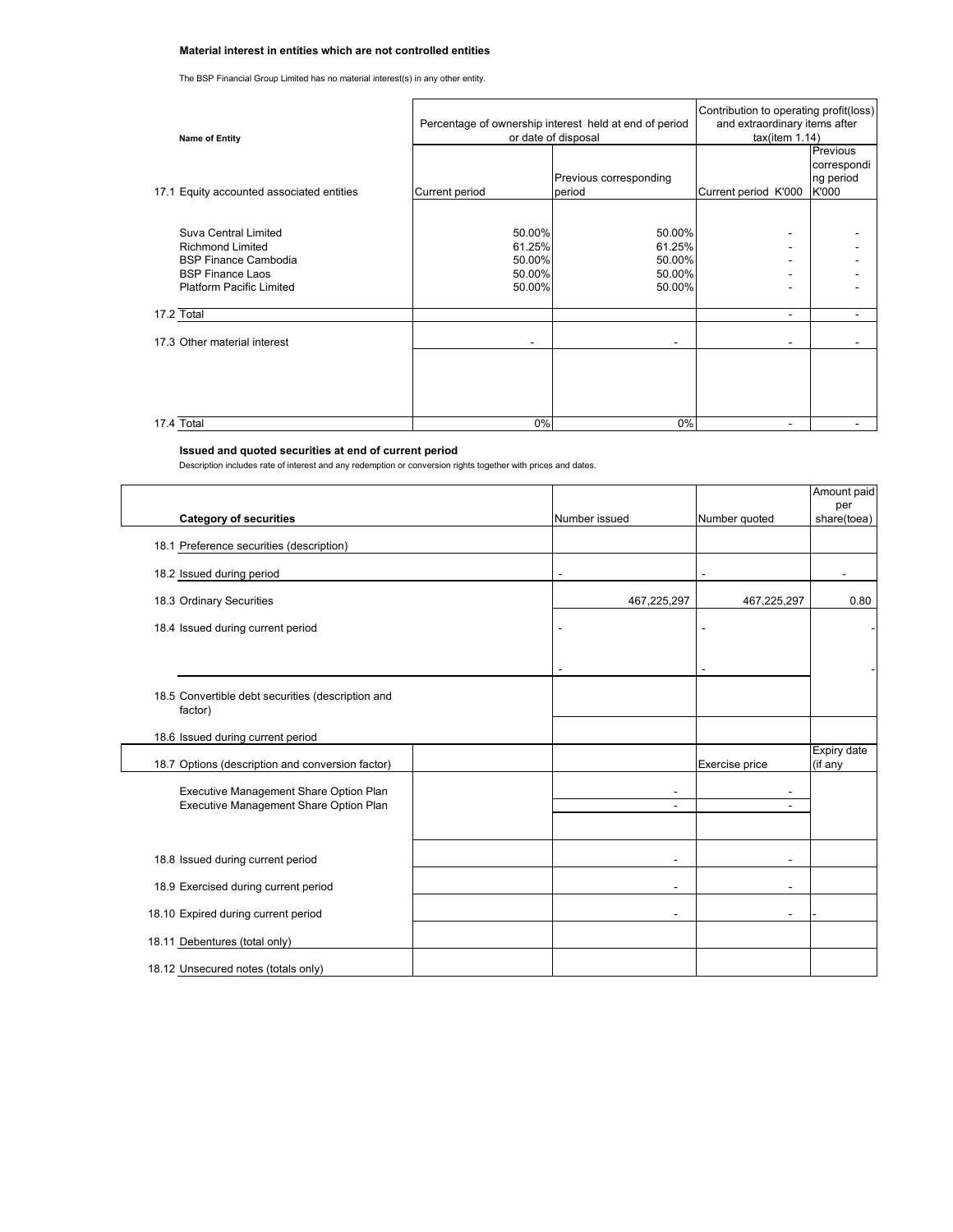## **Comments by directors**

Comments on the following matters are required by PNG Exchange Markets (PNGX) or, in relation to the half yearly report, by IAS 34. Half year accounts and consolidated Accounts. The comments do not take the place of the directors report (as required by the companies Act 1997) and may be incorporated into the directors report. For both half yearly and preliminary final reports, if there are no comments in a section state Nil. If there is insufficient space to comment attach notes to this report.

#### **Basis of accounts preparation**

If this report is a half yearly report, it is a general purpose financial report prepared in accordance with the listing rules and IAS 34. Half-year accounts and consolidated accounts. It should be read in conjunction with the last annual report and any announcements to the market made by the entity during the period.(delete if preliminary statem

## Material factors affecting the revenues and expenses of the economic entity for the current period

The loan loss provisioning is reflecting the tighter economic conditions experienced across all regions in which the Bank operates due to the COVID-19 pandemic.

A description of each event since the end of the current period which has had a material effect and is not related to matters already reported, with financial effect quantified (if possible)

Changes in accounting policies since the last annual report are disclosed as follows

(Disclose changes in the half yearly report in accordance with IAS 34. Half-year accounts and consolidated accounts. Disclose changes in the preliminary final report in accordance with IAS: Accounting Policies Disclosure)

## **Additional disclosure for trust**

19.1 Number of units held by the management company or a related party of it

19.2 A statement of the fees and commisions payable to the management company

> initial service charges Management fees other fees

# **Annual meeting**

(preliminary final report only)

The annual meeting will be held as follows: Place

Date

#### Time

Approximate date the annual report will be available